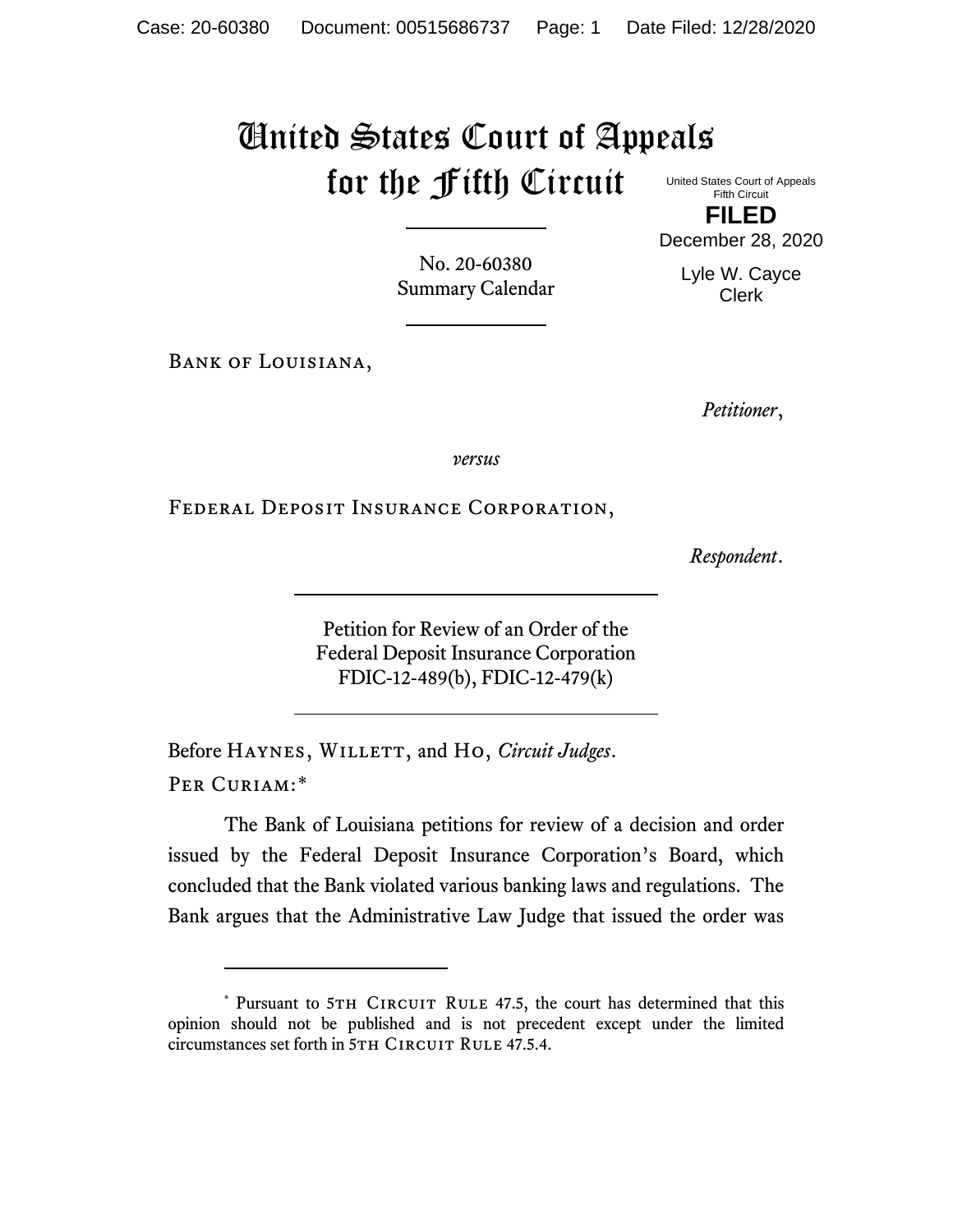## No. 20-60380

never properly appointed by the FDIC Board of Directors. But the Board passed a resolution doing just that in July 2018. To the extent the Bank argues that this resolution was somehow inadequate, that argument is forfeited for lack of adequate briefing. *See* FED. R. APP. P. 28(a)(8); *United States v. Scroggins*, 599 F.3d 433, 446–47 (5th Cir. 2010) ("It is not enough to merely mention or allude to a legal theory."); *L & A Contracting Co. v. S. Concrete Servs.*, 17 F.3d 106, 113 (5th Cir. 1994) ("[Appellant] cites no authority in its one-page argument . . . however, and we consider the challenge abandoned for being inadequately briefed.").

The Bank also argues that the order is moot because subsequent bank examinations suggest the Bank remedied its violations. The order imposes a civil money penalty and includes a cease-and-desist requirement. The money penalty keeps the controversy alive, even if the Bank has come into compliance. *See*, *e.g.*, *Reich v. Occupational Safety & Health Review Comm'n*, 102 F.3d 1200, 1202 (11th Cir. 1997) ("[C]laims for money do not become moot as a result of the defendants' acts following the occurrence giving rise to the claims"); *Chesapeake Bay Found., Inc. v. Gwaltney of Smithfield*, *Ltd.*, 890 F.2d 690, 696 (4th Cir. 1989) ("[T]he [money] penalty factor keeps the controversy alive between plaintiffs and defendants in a citizen suit, even though the defendant has come into compliance"). Nor does a discontinuation of illegal practices render an FDIC cease-and-desist order moot. *See First Nat'l Bank v. Comptroller*, 697 F.2d 674, 683 (5th Cir. 1983); *Bank of Dixie v. FDIC*, 766 F.2d 175, 178 (5th Cir. 1985).

Alternatively, the Bank argues that it erroneously filed its petition for review with this court and asks us to transfer the case to the United States District Court for the Eastern District of Louisiana. We have twice rejected this argument. *See Bank of Louisiana v. FDIC*, 807 F. App'x 360, 362 (5th Cir. 2020) ("Because district courts lack jurisdiction to review FDIC enforcement orders, and because 28 U.S.C. § 1631 permits transfer only to a